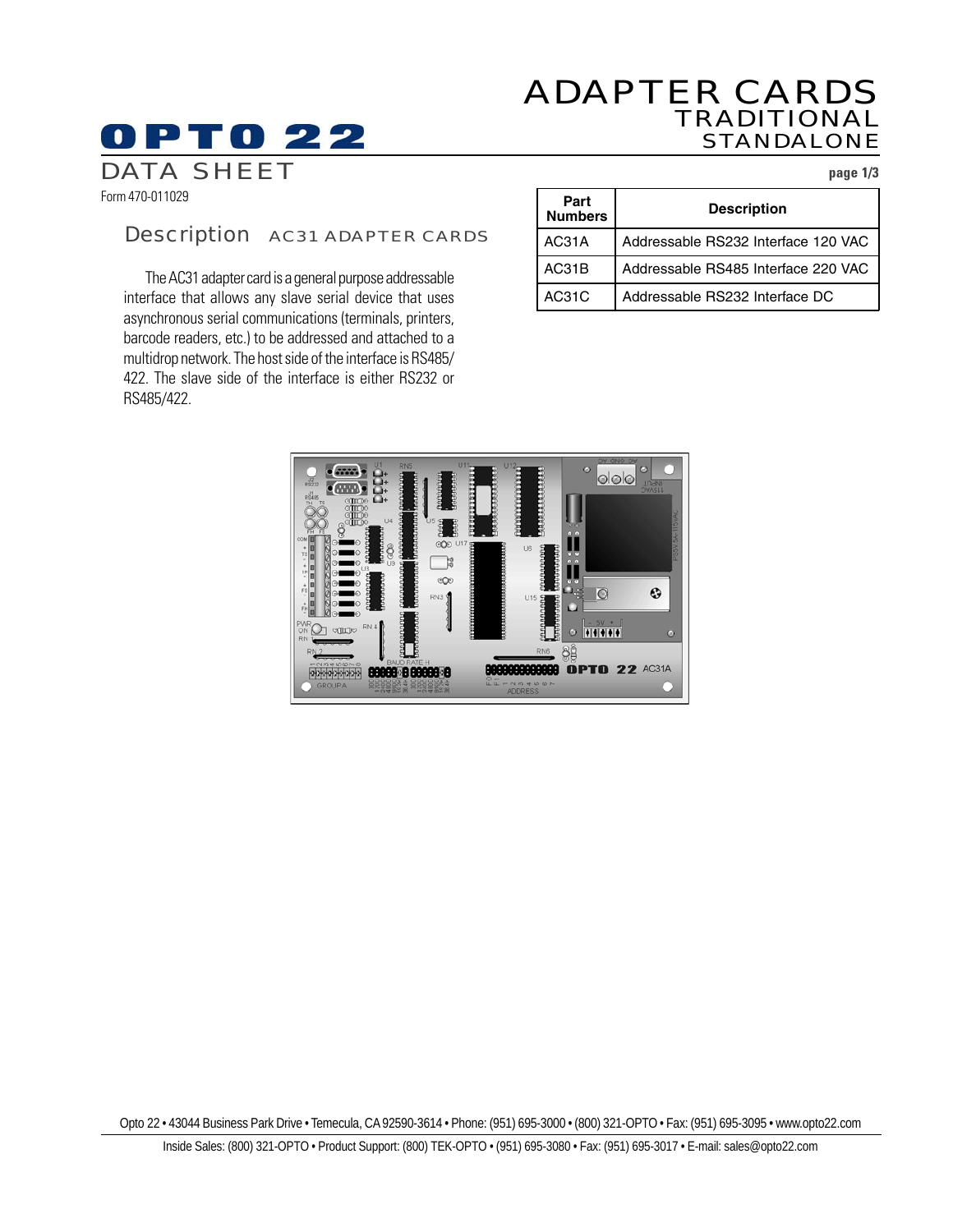# ADAPTER CARDS TRADITIONAL STANDALONE

Form 470-011029 DATA SHEET **page 2/3**

**OPTO 22** 

# **Specifications**

# **AC31 Specifications**

| <b>Power Requirements</b><br>AC31A    | 115 VAC ± 10 VAC @ 60 Hz<br>220 VAC ± 20 VAC @ 50 Hz<br>10 - 28 VDC; 10 VDC @ 0.75 amps,<br>24 VDC @ 0.25 amps |
|---------------------------------------|----------------------------------------------------------------------------------------------------------------|
| <b>Power Dissipation</b>              | Less than 4 watts @ 25 $^{\circ}$ C                                                                            |
| Operating<br><b>Temperature Range</b> | $0^\circ$ to $70^\circ$ C<br>0 to 95% Humidity (non-condensing)                                                |
| Interface Slave                       | Full duplex selectable RS232 &<br>RS485/422 serial port                                                        |
| Interface Host                        | Full duplex RS-485/422 serial port                                                                             |
| <b>Baud Rate</b>                      | 300, 1200, 2400, 4800, 9600, 19200,<br>and 38400 baud                                                          |
| CPU                                   | 64,180 8-bit microprocessor                                                                                    |
| <b>CPU Clock</b><br>Frequency         | 6.144 MHz                                                                                                      |
| <b>EPROM</b>                          | 32K bytes                                                                                                      |
| RAM                                   | 32K bytes                                                                                                      |
| Indicators                            | Transmit, receive, and power                                                                                   |
| Options<br>Jumper Selectable          | Address (0 to 255)<br>Baud rates<br>Terminating and biasing resistors                                          |

Opto 22 • 43044 Business Park Drive • Temecula, CA 92590-3614 • Phone: (951) 695-3000 • (800) 321-OPTO • Fax: (951) 695-3095 • www.opto22.com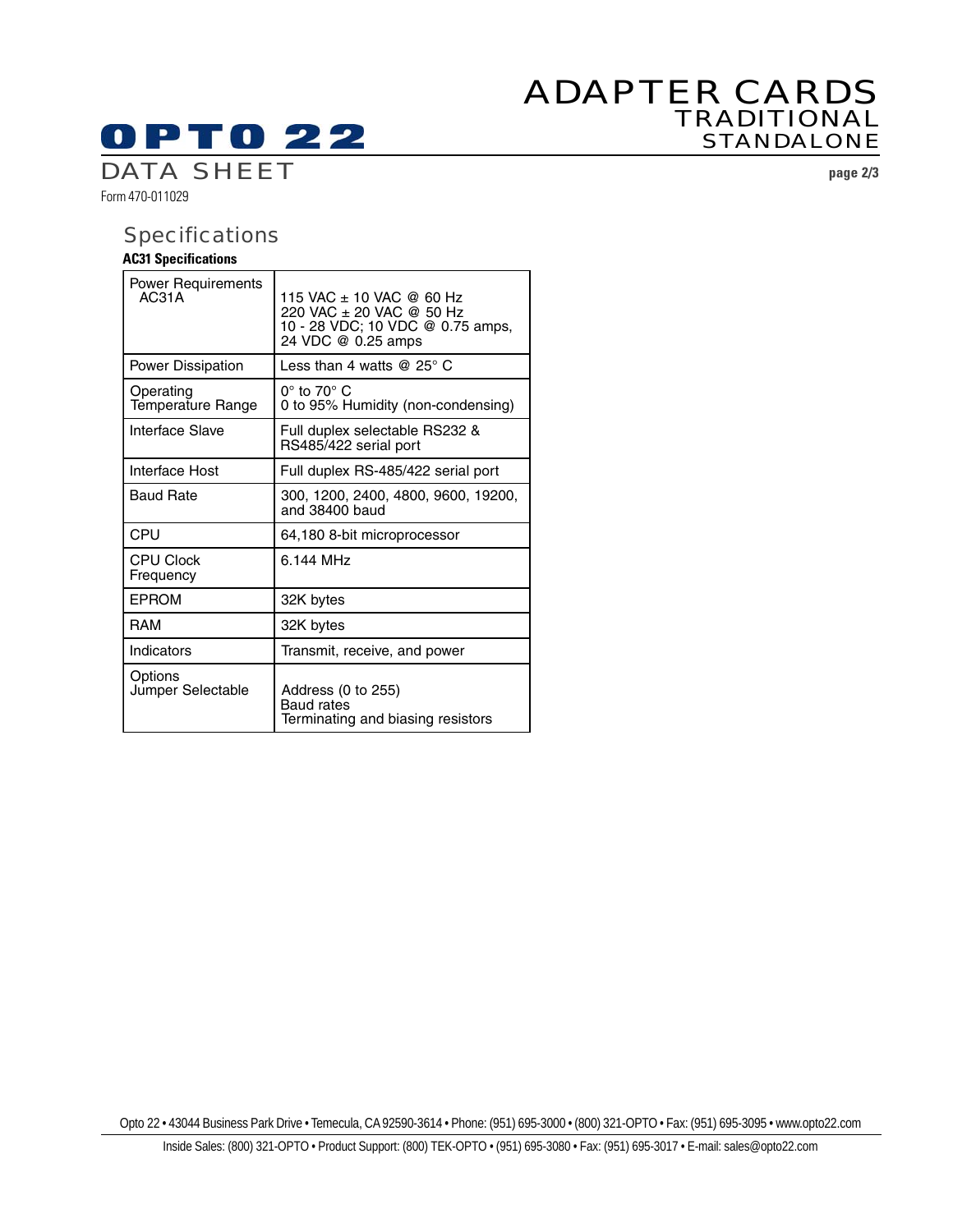

# ADAPTER CARDS TRADITIONAL STANDALONE

# **Dimensions**



Opto 22 • 43044 Business Park Drive • Temecula, CA 92590-3614 • Phone: (951) 695-3000 • (800) 321-OPTO • Fax: (951) 695-3095 • www.opto22.com